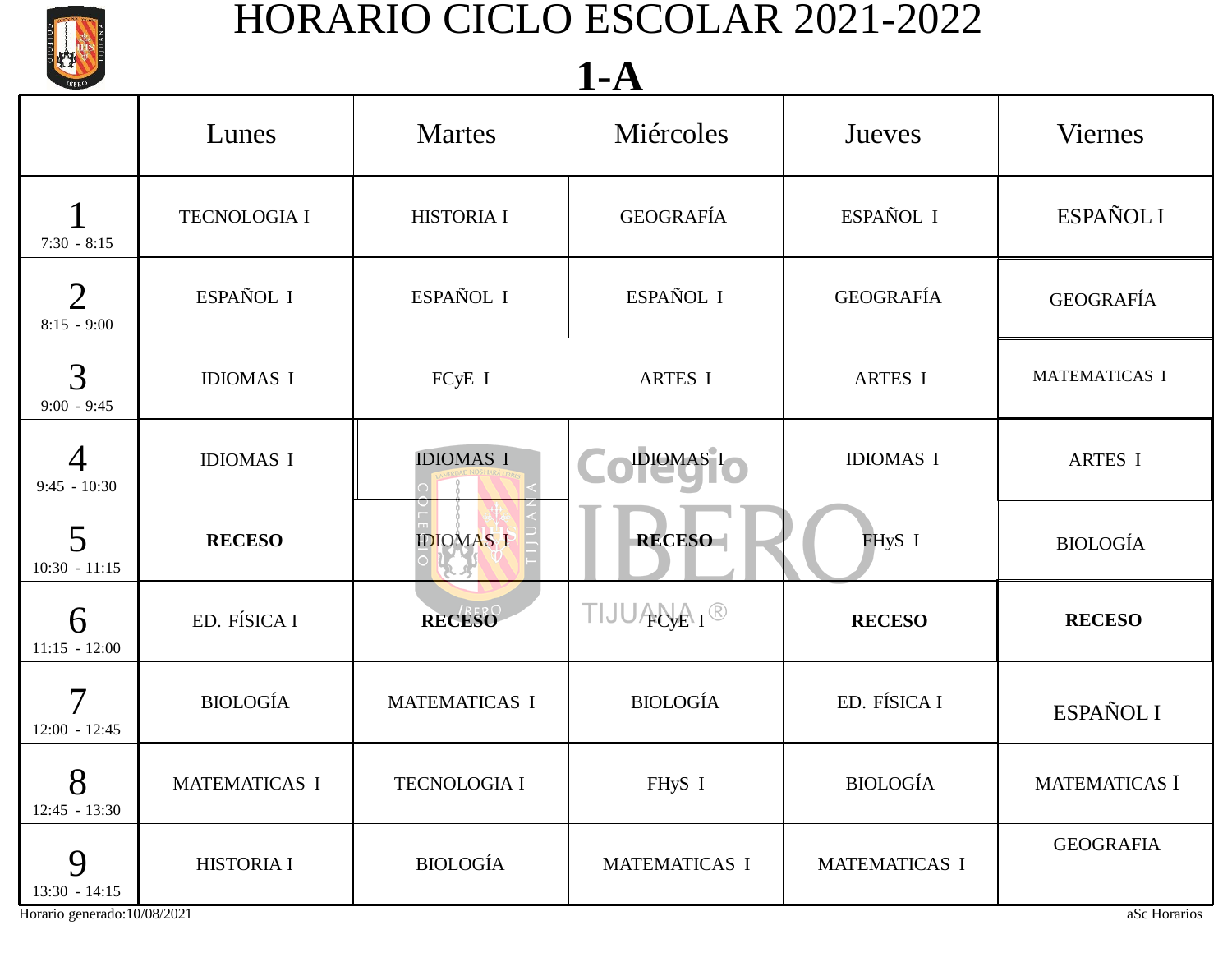

| <b>IBERO</b>                                |                     |                     | 1-D              |                      |                      |
|---------------------------------------------|---------------------|---------------------|------------------|----------------------|----------------------|
|                                             | Lunes               | <b>Martes</b>       | Miércoles        | Jueves               | <b>Viernes</b>       |
| $7:30 - 8:15$                               | ESPAÑOL I           | ESPAÑOL I           | ESPAÑOL I        | <b>MATEMATICAS I</b> | <b>GEOGRAFIA</b>     |
| $\overline{2}$<br>$8:15 - 9:00$             | <b>TECNOLOGIA I</b> | <b>TECNOLOGIA I</b> | FCyE I           | ESPAÑOL I            | ESPAÑOL I            |
| 3<br>$9:00 - 9:45$                          | <b>IDIOMAS I</b>    | FHyS I              | <b>ARTES I</b>   | <b>ARTES I</b>       | <b>BIOLOGÍA</b>      |
| 4<br>$9:45 - 10:30$                         | <b>IDIOMAS I</b>    | <b>IDIOMAS I</b>    | IDIOMAS I        | <b>IDIOMAS I</b>     | <b>ARTES</b>         |
| 5<br>$10:30 - 11:15$                        | <b>RECESO</b>       | <b>IDIOMAS I</b>    | <b>RECESO-</b>   | <b>GEOGRAFÍA</b>     | <b>RECESO</b>        |
| 6<br>$11:15 - 12:00$                        | <b>HISTORIA I</b>   | <b>RECESO</b>       | <b>GEOGRAFÍA</b> | <b>RECESO</b>        | <b>MATEMATICAS I</b> |
| 7<br>$12:00 - 12:45$                        | ED. FÍSICA I        | ED. FÍSICA I        | FHyS I           | FCyE I               | <b>MATEMATICAS I</b> |
| $\mathbf{O}$<br>$\delta$<br>$12:45 - 13:30$ | BIOLOGÍA            | <b>BIOLOGÍA</b>     | MATEMATICAS I    | MATEMATICAS I        | <b>ESPAÑOL</b>       |
| 9<br>$13:30 - 14:15$                        | MATEMATICAS I       | HISTORIA I          | <b>BIOLOGÍA</b>  | <b>BIOLOGÍA</b>      | <b>GEOGRAFIA</b>     |
| Horario generado:10/08/2021                 |                     |                     |                  |                      | aSc Horarios         |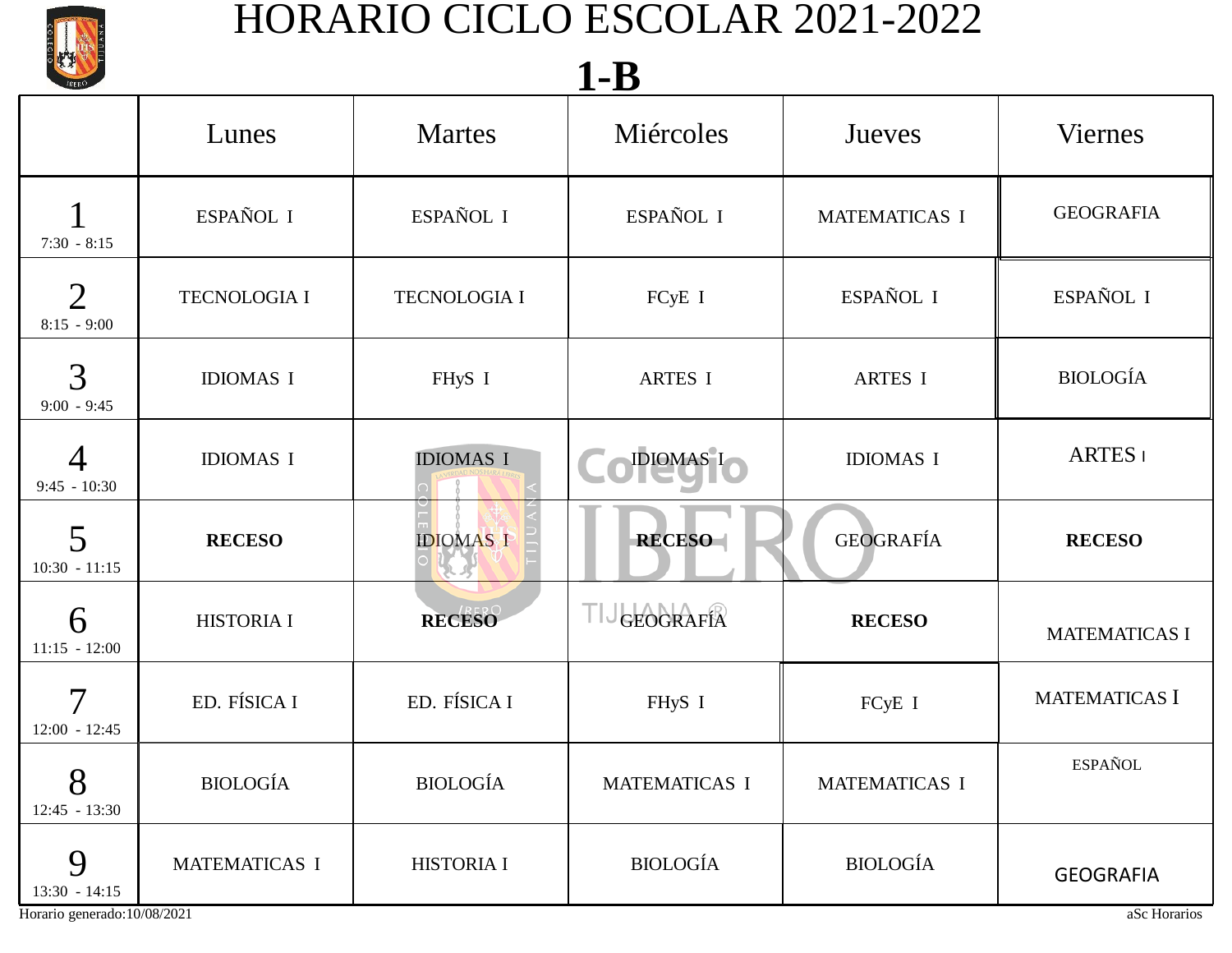

| <b>IBERO</b>                                |                  |                   | $\blacksquare$       |                      |                      |
|---------------------------------------------|------------------|-------------------|----------------------|----------------------|----------------------|
|                                             | Lunes            | <b>Martes</b>     | Miércoles            | Jueves               | <b>Viernes</b>       |
| $7:30 - 8:15$                               | <b>GEOGRAFÍA</b> | <b>GEOGRAFÍA</b>  | ESPAÑOL I            | <b>MATEMATICAS I</b> | ESPAÑOL I            |
| $\overline{2}$<br>$8:15 - 9:00$             | ESPAÑOL I        | <b>HISTORIA I</b> | FCyE I               | FHyS I               | <b>BIOLOGIA</b>      |
| 3<br>$9:00 - 9:45$                          | <b>IDIOMAS I</b> | ESPAÑOL I         | <b>ARTES I</b>       | ARTES I              | <b>MATEMATICAS I</b> |
| 4<br>$9:45 - 10:30$                         | <b>IDIOMAS I</b> | <b>IDIOMAS I</b>  | DIOMAS I             | <b>IDIOMAS I</b>     | <b>ARTES I</b>       |
| 5<br>$10:30 - 11:15$                        | <b>RECESO</b>    | <b>IDIOMAS I</b>  | <b>RECESO</b>        | FCyE I               | <b>GEOGRAFIA</b>     |
| 6<br>$11:15 - 12:00$                        | TECNOLOGIA I     | <b>RECESO</b>     | HISTORIAT            | <b>RECESO</b>        | <b>RECESO</b>        |
| 7<br>$12:00 - 12:45$                        | MATEMATICAS I    | <b>BIOLOGÍA</b>   | FHyS I               | <b>BIOLOGÍA</b>      | <b>MATEMATICAS I</b> |
| $\mathbf{O}$<br>$\delta$<br>$12:45 - 13:30$ | ED. FÍSICA I     | ED. FÍSICA I      | <b>BIOLOGÍA</b>      | TECNOLOGIA I         | ESPAÑOL I            |
| 9<br>$13:30 - 14:15$                        | <b>BIOLOGÍA</b>  | MATEMATICAS I     | <b>MATEMATICAS I</b> | ESPAÑOL I            | <b>GEOGRAFIA</b>     |
| Horario generado:10/08/2021                 |                  |                   |                      |                      | aSc Horarios         |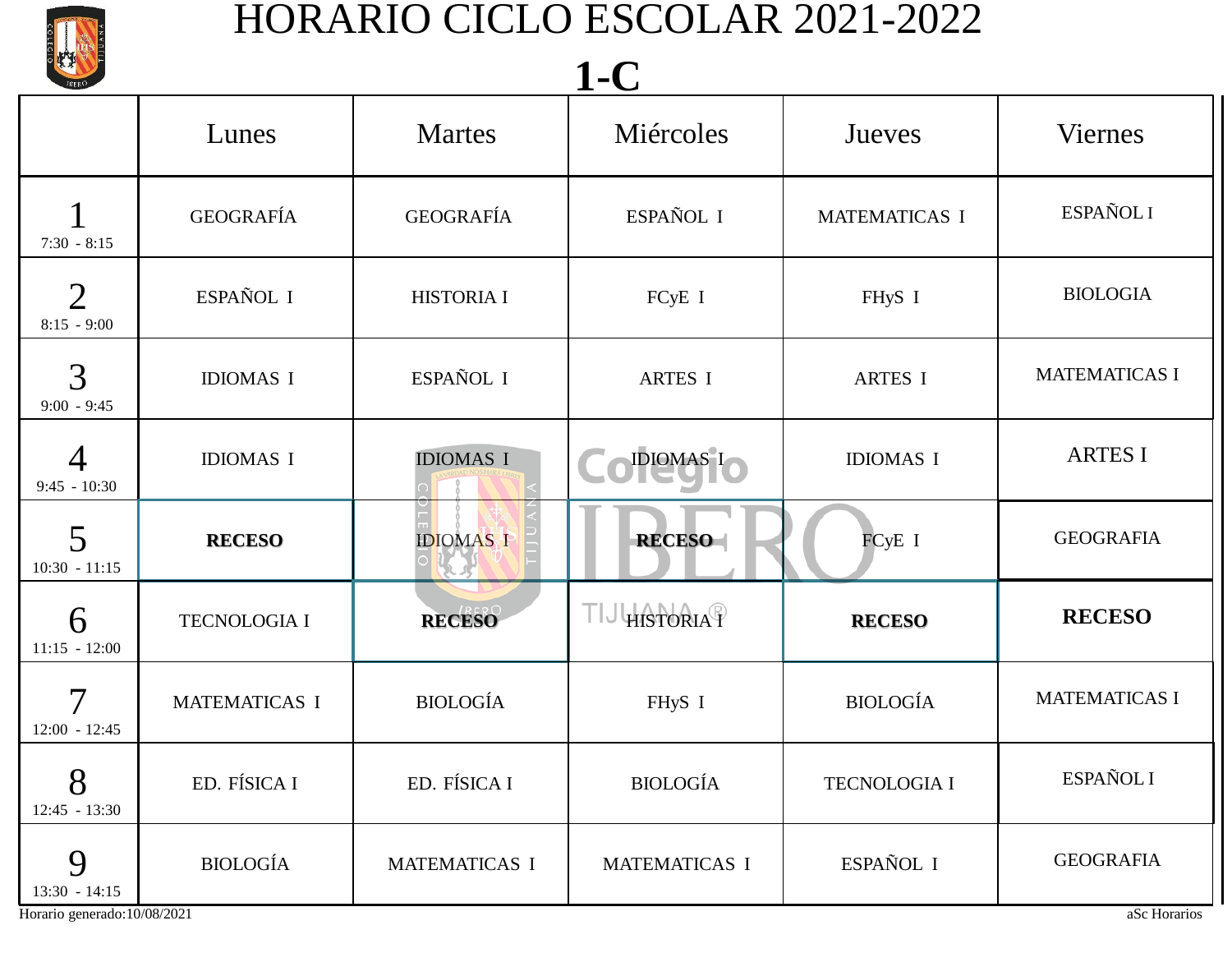

## **1-D**

| IBERO                                               |                   |                      | $\blacksquare$       |                  |                      |
|-----------------------------------------------------|-------------------|----------------------|----------------------|------------------|----------------------|
|                                                     | Lunes             | <b>Martes</b>        | Miércoles            | Jueves           | <b>Viernes</b>       |
| $7:30 - 8:15$                                       | <b>HISTORIA I</b> | <b>MATEMATICAS I</b> | <b>TECNOLOGIA I</b>  | FCyE I           | MATEMATICAS I        |
| $\overline{2}$<br>$8:15 - 9:00$                     | <b>GEOGRAFÍA</b>  | <b>GEOGRAFÍA</b>     | <b>MATEMATICAS I</b> | <b>BIOLOGÍA</b>  | ESPAÑOL I            |
| 3<br>$9:00 - 9:45$                                  | <b>IDIOMAS I</b>  | <b>TECNOLOGIA I</b>  | <b>ARTES I</b>       | <b>ARTES I</b>   | <b>GEOGRAFÍA</b>     |
| 4<br>$9:45 - 10:30$                                 | <b>IDIOMAS I</b>  | <b>IDIOMAS I</b>     | <b>IDIOMAS I</b>     | <b>IDIOMAS I</b> | <b>ARTES I</b>       |
| 5<br>$10:30 - 11:15$                                | <b>RECESO</b>     | <b>IDIOMAS I</b>     | <b>RECESO</b>        | ESPAÑOL II       | <b>ESPAÑOL I</b>     |
| 6<br>$11:15 - 12:00$                                | <b>BIOLOGÍA</b>   | <b>RECESO</b>        | <b>BIOLOGÍA</b>      | <b>RECESO</b>    | <b>RECESO</b>        |
| 7<br>$12:00 - 12:45$                                | FHyS I            | FHyS I               | FCyE I               | ESPAÑOL II       | <b>BIOLOGÍA</b>      |
| $\mathbf Q$<br>$\mathbf{\delta}$<br>$12:45 - 13:30$ | MATEMATICAS I     | <b>HISTORIA I</b>    | ESPAÑOL II           | <b>BIOLOGÍA</b>  | <b>MATEMATICAS I</b> |
| 9<br>$13:30 - 14:15$                                | ED. FÍSICA I      | ED. FÍSICA I         | ESPAÑOL II           | MATEMATICAS I    | <b>GEOGRAFÍA</b>     |
| Horario generado:10/08/2021                         |                   |                      |                      |                  | aSc Horarios         |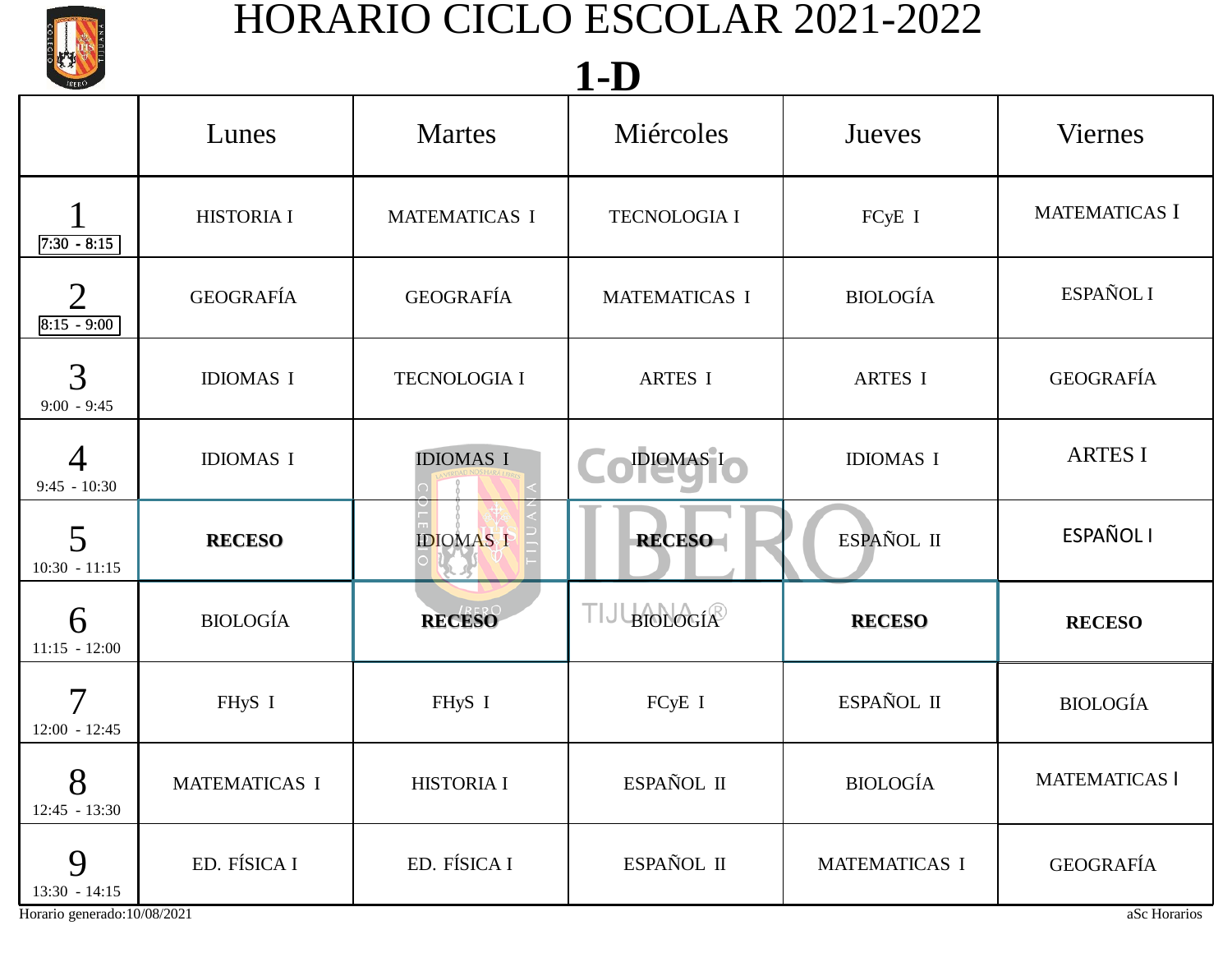

2-A

| <b>IBERO</b>                     | Lunes             | <b>Martes</b>      | Miércoles            | Jueves            | <b>Viernes</b> |
|----------------------------------|-------------------|--------------------|----------------------|-------------------|----------------|
| $7:30 - 8:15$                    | <b>IDIOMAS II</b> | <b>IDIOMAS II</b>  | <b>IDIOMAS II</b>    | <b>IDIOMAS II</b> | MATEMÁTICAS II |
| $\overline{2}$<br>$8:15 - 9:00$  | <b>IDIOMAS II</b> | <b>IDIOMAS II</b>  | MATEMÁTICAS II       | TECNOLOGÍA II     | <b>FÍSICA</b>  |
| 3<br>$9:00 - 9:45$               | ESPAÑOL II        | ESPAÑOL II         | HISTORIA II          | MATEMÁTICAS II    | ESPAÑOL II     |
| $\overline{4}$<br>$9:45 - 10:30$ | ESPAÑOL II        | ESPAÑOL II         | ARTES II             | <b>ARTES II</b>   | <b>RECESO</b>  |
| 5<br>$10:30 - 11:15$             | <b>RECESO</b>     | MATEMÁTICAS II     | RECESO               | HISTORIA II       | ESPAÑOL II     |
| 6<br>$11:15 - 12:00$             | MATEMÁTICAS II    | RECESO             | <b>FISICA</b><br>TIJ | <b>RECESO</b>     | ARTES II       |
| $\mathcal T$<br>$12:00 - 12:45$  | TECNOLOGÍA II     | ED. FÍSICA II      | <b>FÍSICA</b>        | <b>FÍSICA</b>     | FCyE II        |
| 8<br>$12:45 - 13:30$             | FHyS II           | FCyE II            | FCyE II              | <b>FÍSICA</b>     | <b>FÍSICA</b>  |
| 9<br>$13:30 - 14:15$             | ED. FÍSICA II     | <b>HISTORIA II</b> | HISTORIA II          | FHyS II           | MATEMÁTICAS II |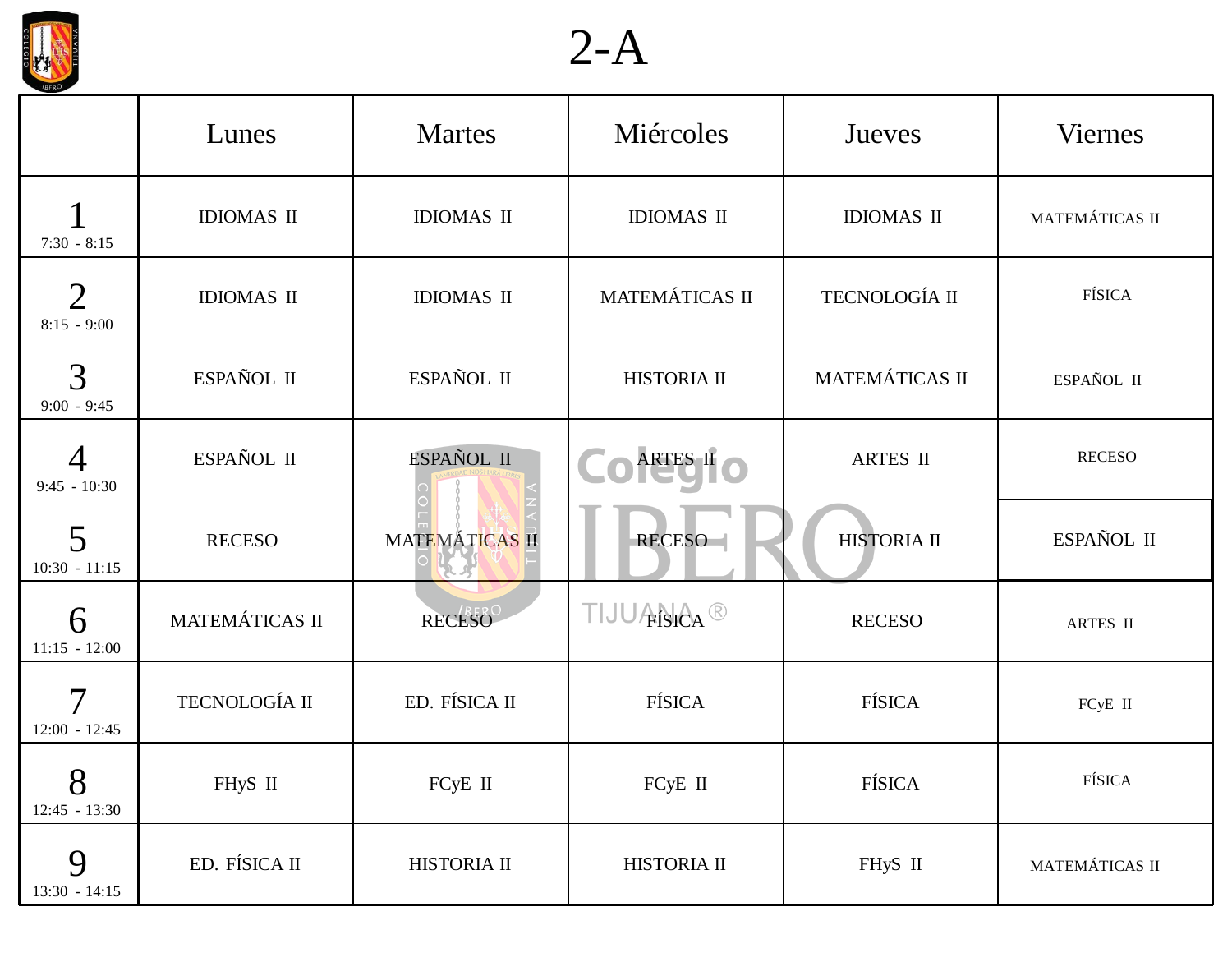

# 2-B

| <b>IBERO</b>                     | Lunes             | <b>Martes</b>     | Miércoles           | Jueves            | <b>Viernes</b> |
|----------------------------------|-------------------|-------------------|---------------------|-------------------|----------------|
| $7:30 - 8:15$                    | <b>IDIOMAS II</b> | <b>IDIOMAS II</b> | <b>IDIOMAS II</b>   | <b>IDIOMAS II</b> | FCyE II        |
| $\overline{2}$<br>$8:15 - 9:00$  | <b>IDIOMAS II</b> | <b>IDIOMAS II</b> | <b>FÍSICA</b>       | MATEMÁTICAS II    | MATEMÁTICAS II |
| 3<br>$9:00 - 9:45$               | TECNOLOGÍA II     | <b>FÍSICA</b>     | FHyS II             | ESPAÑOL II        | <b>RECESO</b>  |
| $\overline{4}$<br>$9:45 - 10:30$ | <b>FÍSICA</b>     | MATEMÁTICAS II    | ARTES II            | ARTES II          | ESPAÑOL II     |
| 5<br>$10:30 - 11:15$             | ESPAÑOL II        | RECESO            | ESPAÑOL II          | <b>RECESO</b>     | ESPAÑOL II     |
| 6<br>$11:15 - 12:00$             | <b>RECESO</b>     | ESPAÑOL II        | RECESO <sup>®</sup> | FÍSICA            | ARTES II       |
| $\mathcal T$<br>$12:00 - 12:45$  | MATEMÁTICAS II    | FCyE II           | MATEMÁTICAS II      | HISTORIA II       | FÍSICA         |
| 8<br>$12:45 - 13:30$             | ED. FÍSICA II     | FHyS II           | HISTORIA II         | HISTORIA II       | FÍSICA         |
| 9<br>$13:30 - 14:15$             | HISTORIA II       | ED. FÍSICA II     | FCyE II             | TECNOLOGÍA II     | MATEMÁTICAS II |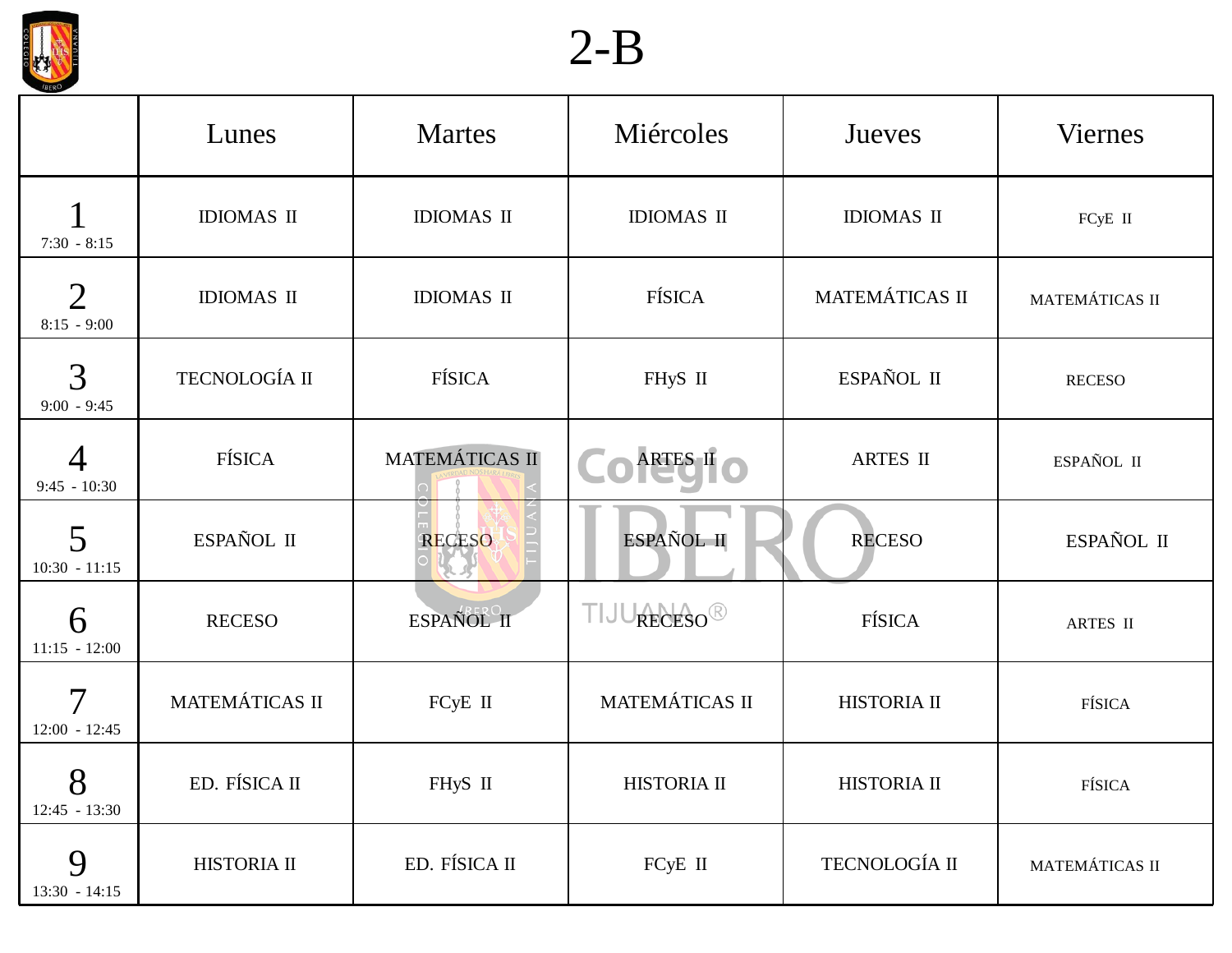



|                                 | Lunes             | <b>Martes</b>     | Miércoles                  | Jueves            | <b>Viernes</b> |
|---------------------------------|-------------------|-------------------|----------------------------|-------------------|----------------|
| $7:30 - 8:15$                   | <b>IDIOMAS II</b> | <b>IDIOMAS II</b> | <b>IDIOMAS II</b>          | <b>IDIOMAS II</b> | ESPAÑOL II     |
| $\overline{2}$<br>$8:15 - 9:00$ | <b>IDIOMAS II</b> | <b>IDIOMAS II</b> | MATEMÁTICAS II             | ESPAÑOL II        | MATEMÁTICAS II |
| 3<br>$9:00 - 9:45$              | HISTORIA II       | HISTORIA II       | ESPAÑOL II                 | TECNOLOGÍA II     | FÍSICA         |
| 4<br>$9:45 - 10:30$             | TECNOLOGÍA II     | FHyS II           | ARTES II                   | <b>ARTES II</b>   | FCyE II        |
| 5<br>$10:30 - 11:15$            | FHyS II           | RECESO            | $FCyE$ II                  | <b>RECESO</b>     | <b>RECESO</b>  |
| 6<br>$11:15 - 12:00$            | <b>RECESO</b>     | FÍSICA            | RECESO <sup>®</sup><br>HJ. | HISTORIA II       | ARTES II       |
| $\tau$<br>$12:00 - 12:45$       | ED. FÍSICA II     | <b>FÍSICA</b>     | <b>HISTORIA II</b>         | MATEMÁTICAS II    | MATEMÁTICAS II |
| 8<br>$12:45 - 13:30$            | ESPAÑOL II        | ED. FÍSICA II     | FÍSICA                     | MATEMÁTICAS II    | FÍSICA         |
| 9<br>$13:30 - 14:15$            | FÍSICA            | FCyE II           | MATEMÁTICAS II             | ESPAÑOL II        | ESPAÑOL II     |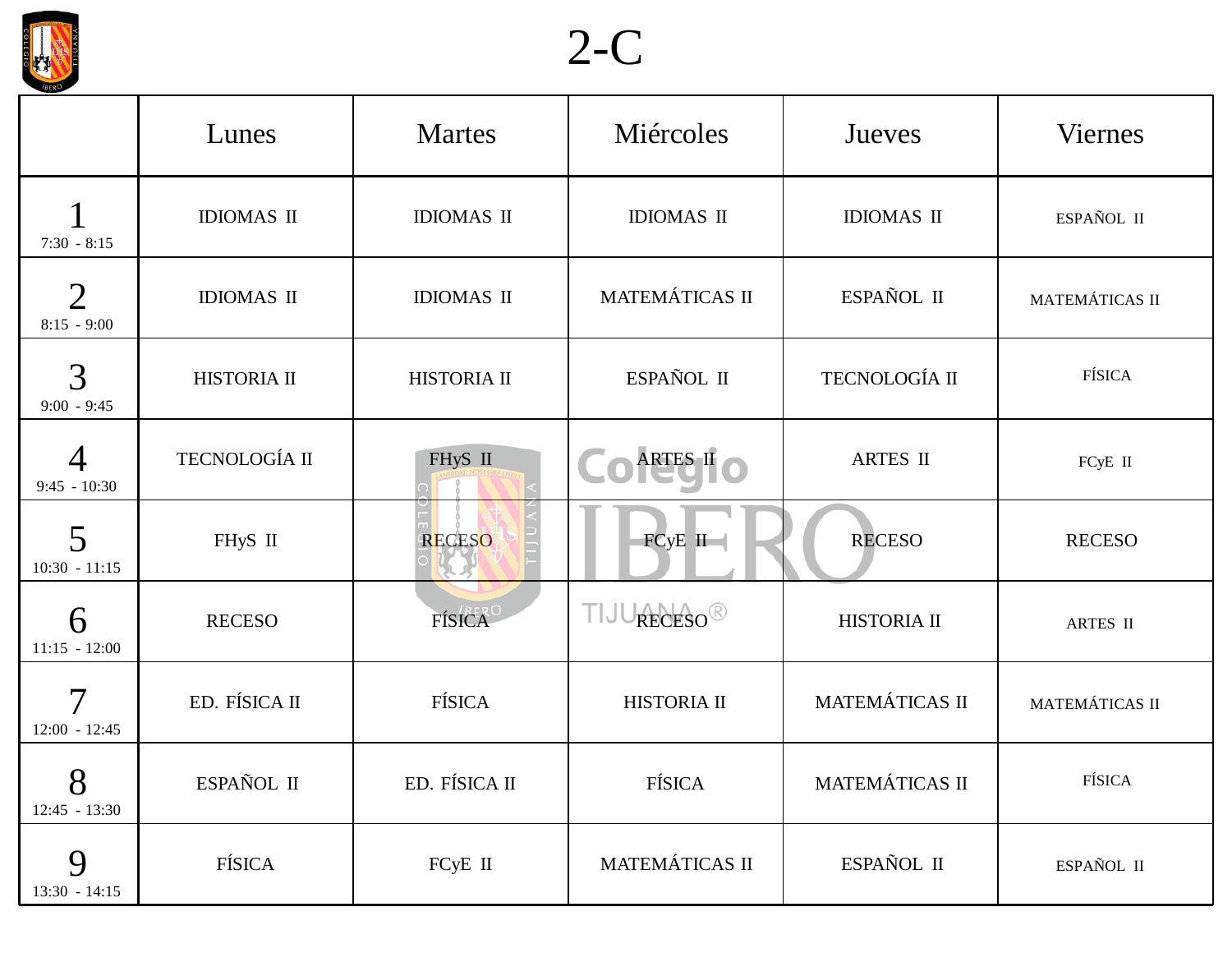

## 3-A

|                                             | <b>IBERO</b><br>$J^ \Gamma$ |                    |                        |                    |                        |  |  |
|---------------------------------------------|-----------------------------|--------------------|------------------------|--------------------|------------------------|--|--|
|                                             | Lunes                       | <b>Martes</b>      | Miércoles              | Jueves             | <b>Viernes</b>         |  |  |
| $7:30 - 8:15$                               | FHyS III                    | FHyS III           | ESPAÑOL III            | FCyE III           | <b>MATEMATICAS III</b> |  |  |
| $\overline{2}$<br>$8:15 - 9:00$             | ESPAÑOL III                 | ESPAÑOL III        | <b>IDIOMAS III</b>     | <b>IDIOMAS III</b> | ESPAÑOL III            |  |  |
| 3<br>$9:00 - 9:45$                          | FCyE III                    | <b>IDIOMAS III</b> | <b>IDIOMAS III</b>     | <b>IDIOMAS III</b> | <b>QUÍMICA</b>         |  |  |
| 4<br>$9:45 - 10:30$                         | HISTORIA III                | ESPAÑOL III        | <b>MATEMATICAS III</b> | <b>QUÍMICA</b>     | <b>RECESO</b>          |  |  |
| 5<br>$10:30 - 11:15$                        | <b>IDIOMAS III</b>          | <b>RECESO</b>      | ARTES III              | <b>RECESO</b>      | <b>ARTES III</b>       |  |  |
| 6<br>$11:15 - 12:00$                        | <b>RECESO</b>               | ED. FÍSICA III     | RECESO <sup>®</sup>    | ARTES III          | ESPAÑOL III            |  |  |
| 7<br>$12:00 - 12:45$                        | <b>MATEMATICAS III</b>      | TECNOLOGÍA III     | <b>QUÍMICA</b>         | <b>QUÍMICA</b>     | <b>MATEMATICAS III</b> |  |  |
| $\mathbf{O}$<br>$\delta$<br>$12:45 - 13:30$ | TECNOLOGÍA III              | MATEMATICAS III    | QUÍMICA                | MATEMATICAS III    | FCyE III               |  |  |
| 9<br>$13:30 - 14:15$                        | ED. FÍSICA III              | HISTORIA III       | HISTORIA III           | HISTORIA III       | LABORATORIO QUÍMICA    |  |  |
| Horario generado:10/08/2021                 |                             |                    |                        |                    | aSc Horarios           |  |  |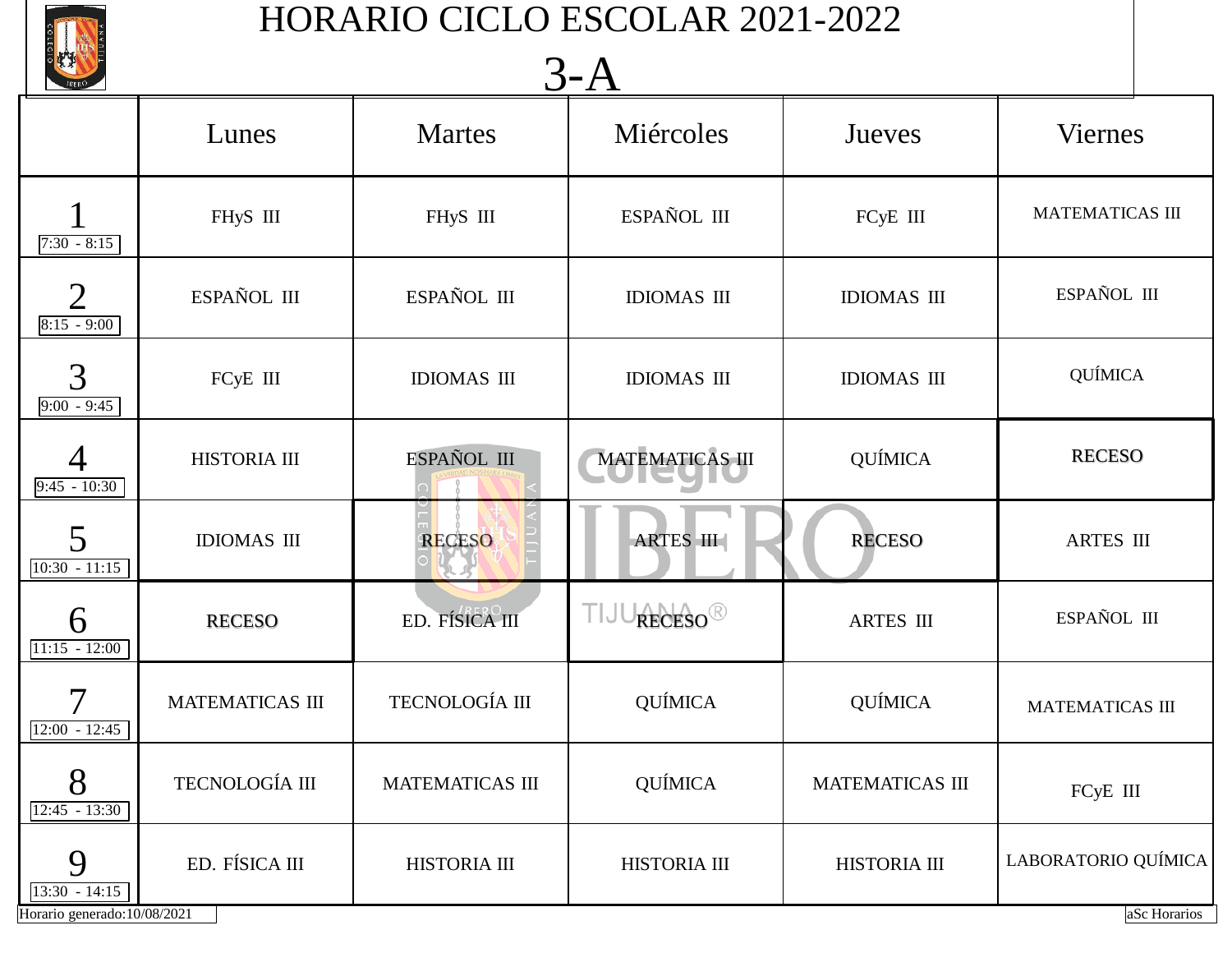

#### **3-B**  $7:30 - 8:15$  $8:15 - 9:00$ 9:00 - 9:45  $9:45 - 10:30$ 10:30 - 11:15 11:15 - 12:00 12:00 - 12:45  $12:45 - 13:30$ 13:30 - 14:15 Horario generado:10/08/2021 and also Horarios Lunes | Martes | Miércoles | Jueves | Viernes 1 QUÍMICA TECNOLOGÍA III HISTORIA III QUÍMICA QUÍMICA 2 QUÍMICA FHyS III IDIOMAS III **IDIOMAS III RECESO**  $\overline{3}$  ESPAÑOL III | IDIOMAS III | IDIOMAS III | IDIOMAS III | MATEMATICAS III 4 FHyS III LABORATORIO QUÍMICA TECNOLOGÍA III HISTORIA III ESPAÑOL III 5 IDIOMAS III **RECESO RECESO** ARTES III **RECESO** ARTES III 6 RECESO ESPAÑOL III **RECESO**<sup>®</sup> ARTES II ESPAÑOL III 7 HISTORIA III ED. FÍSICA III ESPAÑOL III ESPAÑOL III MATEMATICAS II  $8$  ED. FÍSICA III HISTORIA III MATEMATICAS III FCyE III FCyE III 9 MATEMATICAS III | MATEMATICAS III | FCyE III | MATEMATICAS III | QUÍMICA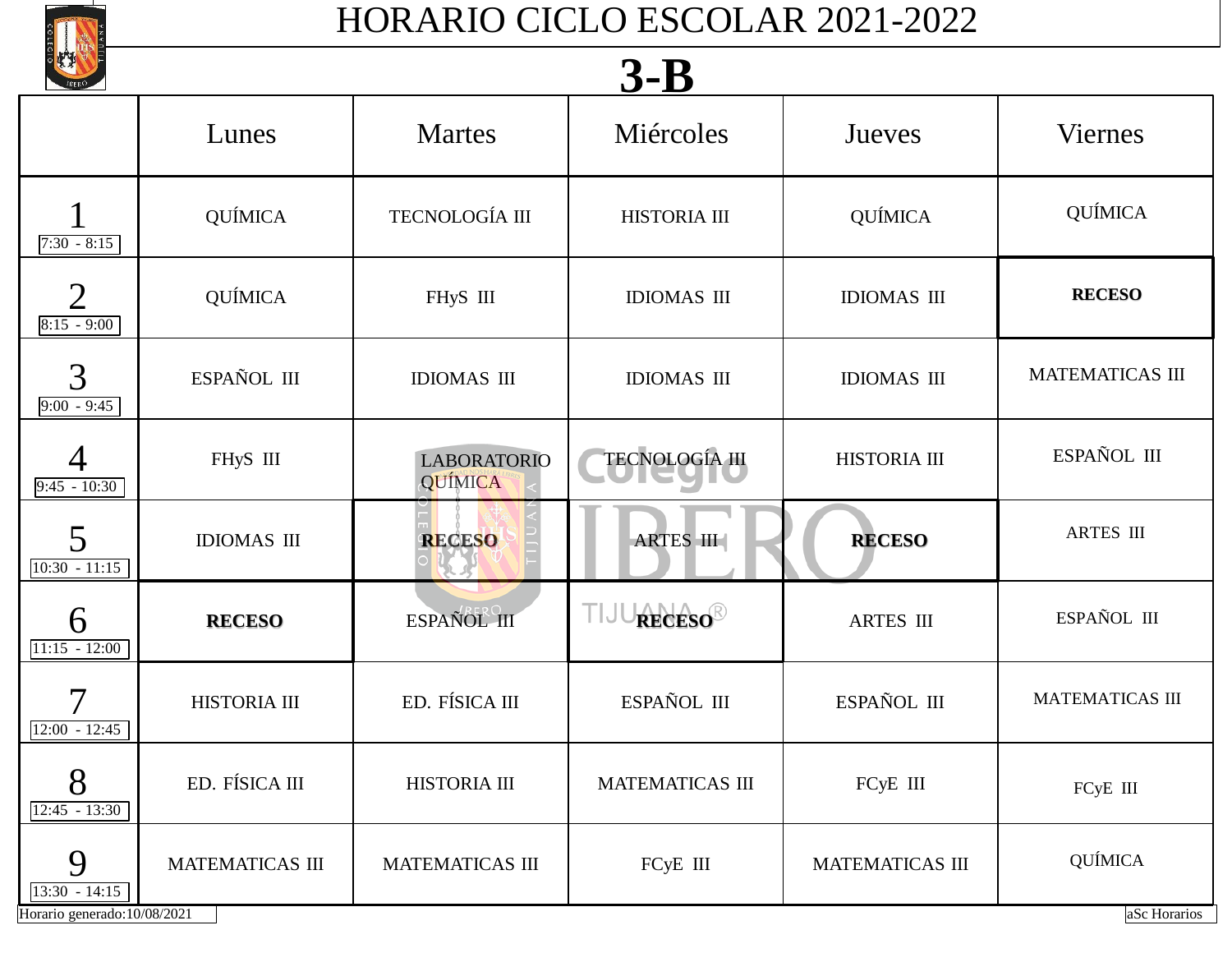

## **3-C**

| JBERO                                       | J-V                    |                               |                        |                        |                        |  |
|---------------------------------------------|------------------------|-------------------------------|------------------------|------------------------|------------------------|--|
|                                             | Lunes                  | <b>Martes</b>                 | Miércoles              | Jueves                 | <b>Viernes</b>         |  |
| $7:30 - 8:15$                               | HISTORIA III           | <b>MATEMATICAS III</b>        | <b>QUÍMICA</b>         | FCyE III               | FCyE III               |  |
| $\overline{2}$<br>$8:15 - 9:00$             | FHyS III               | <b>LABORATORIO</b><br>QUÍMICA | <b>IDIOMAS III</b>     | <b>IDIOMAS III</b>     | MATEMATICAS III        |  |
| 3<br>$9:00 - 9:45$                          | QUÍMICA                | <b>IDIOMAS III</b>            | <b>IDIOMAS III</b>     | <b>IDIOMAS III</b>     | ESPAÑOL III            |  |
| 4<br>$9:45 - 10:30$                         | ESPAÑOL III            | <b>HISTORIA III</b>           | HISTORIA III           | FHyS III               | <b>QUÍMICA</b>         |  |
| 5<br>$10:30 - 11:15$                        | <b>IDIOMAS III</b>     | <b>RECESO</b>                 | <b>ARTES III</b>       | <b>RECESO</b>          | <b>ARTES III</b>       |  |
| 6<br>$11:15 - 12:00$                        | <b>RECESO</b>          | TECNOLOGÍA III                | RECESO®<br>П           | <b>ARTES III</b>       | ESPAÑOL III            |  |
| 7<br>$12:00 - 12:45$                        | ED. FÍSICA III         | QUÍMICA                       | FCyE III               | <b>MATEMATICAS III</b> | <b>MATEMATICAS III</b> |  |
| $\mathbf{O}$<br>$\delta$<br>$12:45 - 13:30$ | <b>MATEMATICAS III</b> | ED. FÍSICA III                | ESPAÑOL III            | HISTORIA III           | <b>RECESO</b>          |  |
| 9<br>$13:30 - 14:15$                        | TECNOLOGÍA III         | ESPAÑOL III                   | <b>MATEMATICAS III</b> | ESPAÑOL III            | <b>QUÍMICA</b>         |  |
| Horario generado:10/08/2021                 |                        |                               |                        |                        | aSc Horarios           |  |